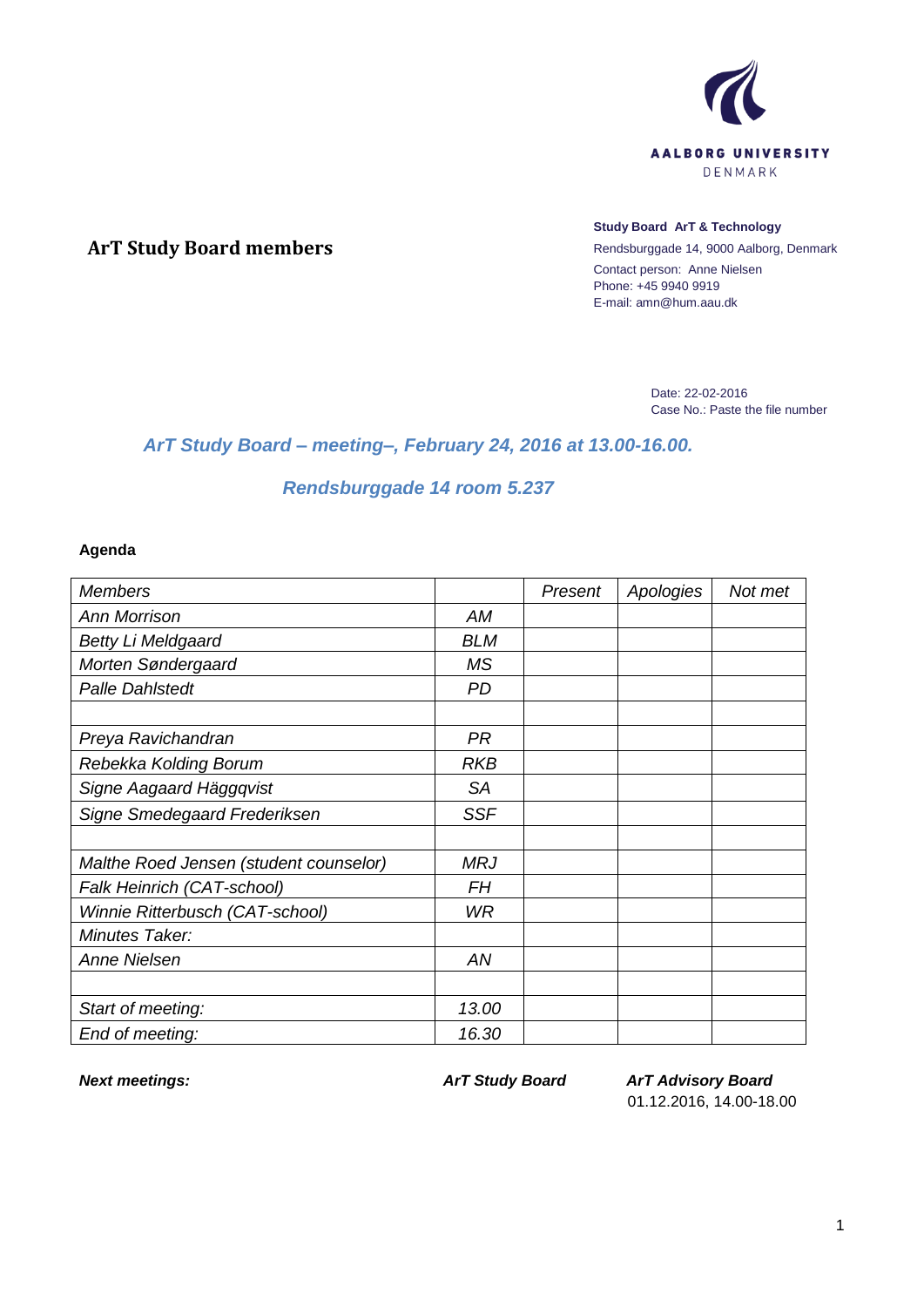

| Item. | Subject:                                                                                                                                                              |
|-------|-----------------------------------------------------------------------------------------------------------------------------------------------------------------------|
| 1.    | <b>Approval of Agenda</b>                                                                                                                                             |
|       |                                                                                                                                                                       |
| 2.    | Approval of Minutes 27.01.2016 (Attached)                                                                                                                             |
|       | The Minutes has been approved by e-mail.                                                                                                                              |
| 3.    | Orientation from the Dean.                                                                                                                                            |
|       |                                                                                                                                                                       |
| 4.    | News:                                                                                                                                                                 |
|       | <b>Head of Study</b>                                                                                                                                                  |
|       |                                                                                                                                                                       |
|       | <b>Relate:</b>                                                                                                                                                        |
|       |                                                                                                                                                                       |
|       | <b>Students (SAH):</b><br><b>Collaboration between ArT and Media Arts Culture</b><br>$\overline{\phantom{0}}$<br>ArT-Lab - Equipment/lending out/ contact person<br>- |
|       |                                                                                                                                                                       |
|       | <b>Students Supervisors (MRJ/RBK)</b>                                                                                                                                 |
|       |                                                                                                                                                                       |
|       | <b>CAT-School (RH/WRB)</b>                                                                                                                                            |
|       |                                                                                                                                                                       |
| 5.    | Collaboration with Aalborg Kommune - Contact Person ArT                                                                                                               |
|       |                                                                                                                                                                       |
| 6.    | <b>Educational evaluation BA2015</b>                                                                                                                                  |
|       |                                                                                                                                                                       |
| 7.    | <b>RUS-arrangement Fall 2016</b>                                                                                                                                      |
|       |                                                                                                                                                                       |
| 8.    | <b>Generel about semesters</b><br>how to get a supervisor - BA-project<br>-<br>other practical about ArT<br>-                                                         |
|       |                                                                                                                                                                       |
| 9.    | <b>Photoshop and Layout skills</b>                                                                                                                                    |